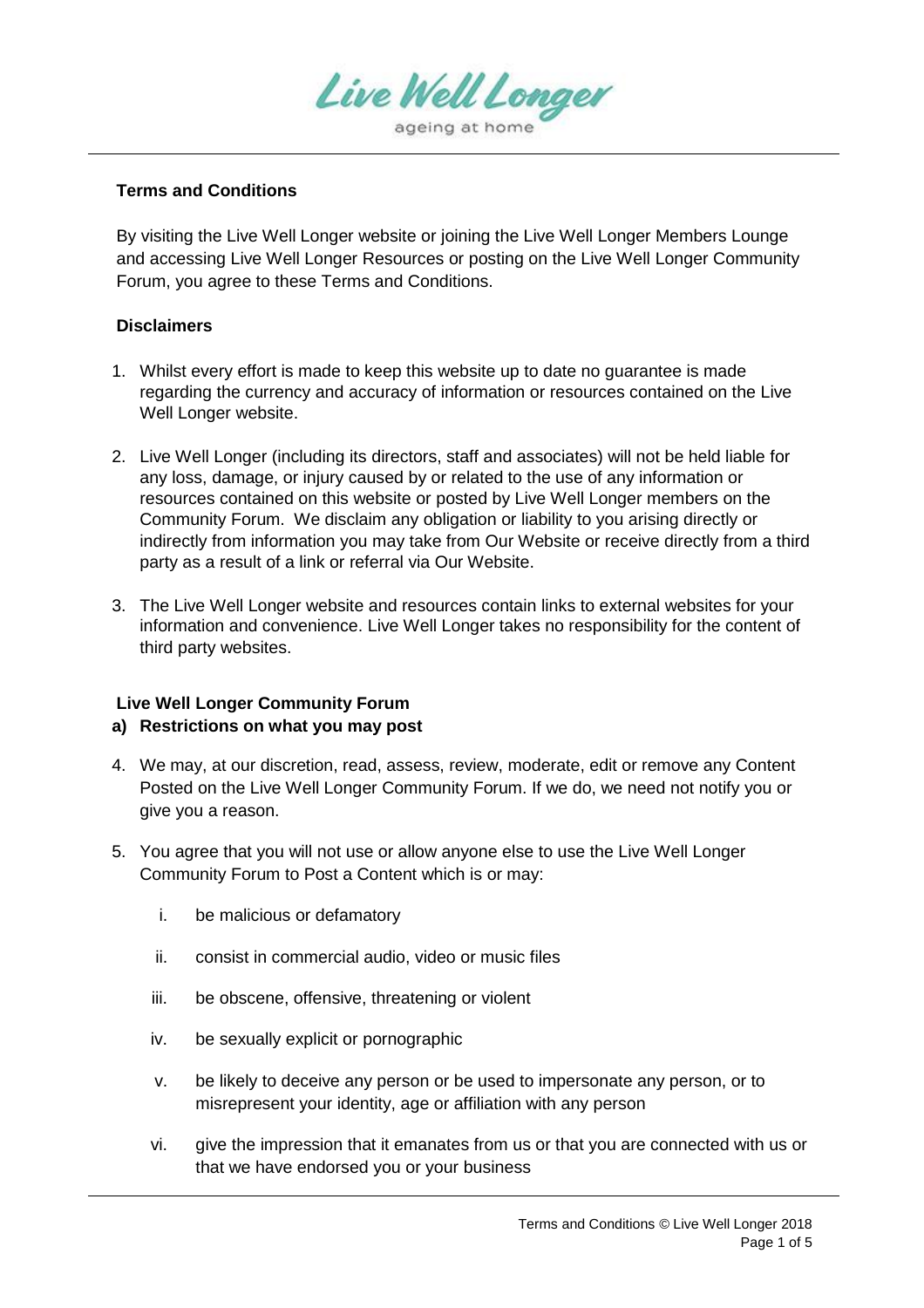

- vii. solicit passwords or personal information from anyone
- viii. be used to sell any goods or services or for any other commercial use
- ix. include anything other than words (i.e. you will not include any symbols or photographs)
- x. request personal information from other users nor Post any unnecessary personal information about you or any user without his/her permission
- xi. link to any of the material specified above, in this paragraph
- xii. Post excessive or repeated off-topic messages to any forum or group
- xiii. sending age-inappropriate communications or Content to anyone under the age of 18.
- 6. In addition to the restrictions set out above, a Posting must not contain:
	- i. hyperlinks, other than those specifically authorized by us
	- ii. keywords or words repeated, which are irrelevant to the Content Posted
	- iii. the name, logo or trademark of any organisation
	- iv. inaccurate, false, or misleading information.

#### **b) How we handle your content**

- 7. See our separate privacy policy.
- 8. If you Post Content to the Live Well Longer Community Forum on our website it becomes available in the public domain. We have no control over who sees it or what anyone does with it. You should therefore avoid Posting unnecessary confidential information.
- 9. We need the freedom to be able to publicise our Services and the information you may post on the Community Forum. You therefore now irrevocably grant us the right and licence to edit, copy, publish, distribute, translate and otherwise use any Content that you place on the Community Forum.
- 10. We will use that licence only for commercial purposes of the business of Our Website and will stop using it after a commercially reasonable period of time.
- 11. You agree to waive your right to be identified as the author and your right to object to derogatory treatment of your work as provided in the Copyright Act 1968.
- 12. You now irrevocably authorise us to publish feedback, comments and ratings about your activity through Our Website, even though it may be defamatory or critical.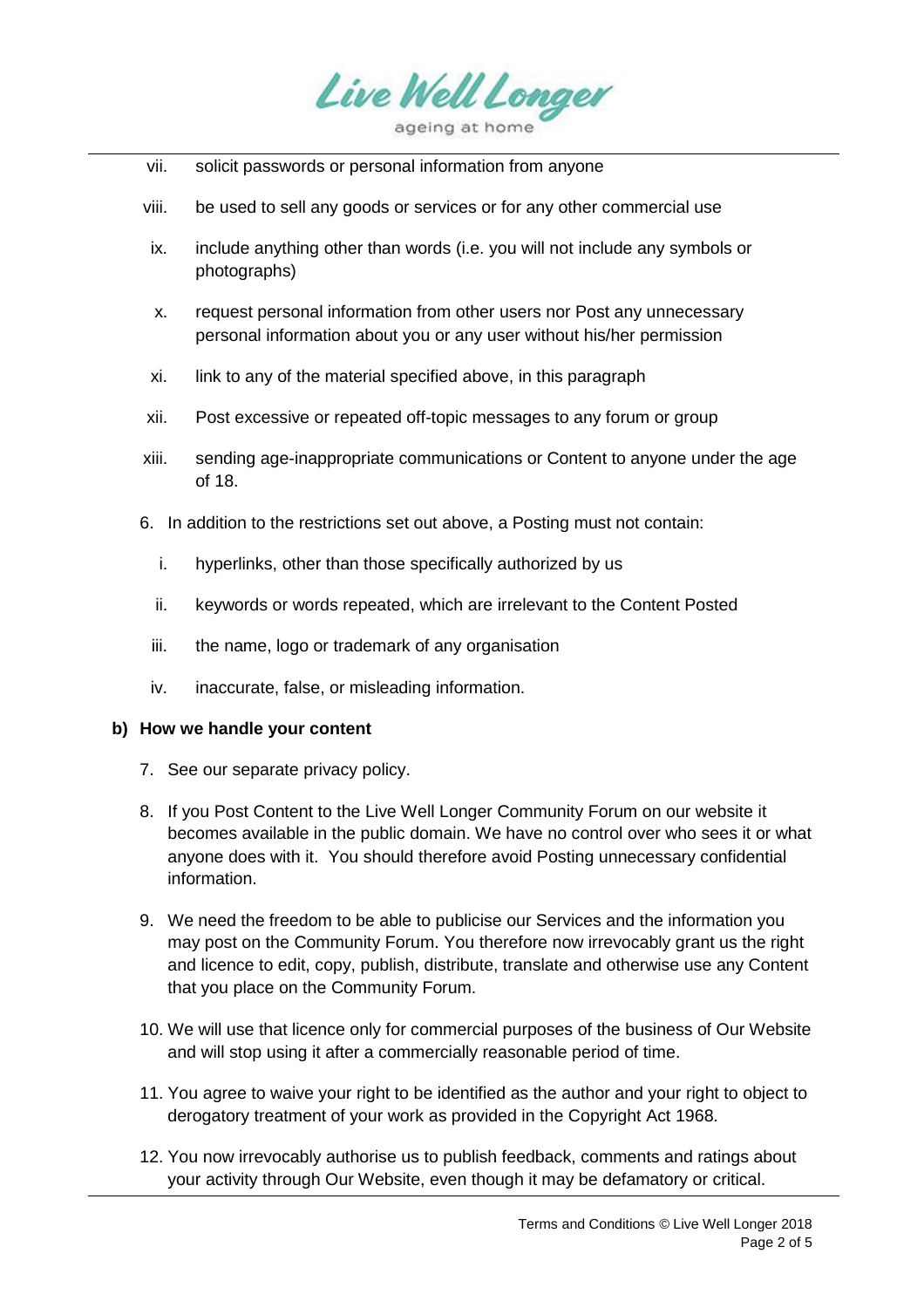

- 13. Posting content of any sort does not change your ownership of the copyright in it. We have no claim over it and we will not protect your rights for you.
- 14. You understand that you are personally responsible for your breach of someone else's intellectual property rights, defamation, or any law, which may occur as a result of any Content having been Posted by you.
- 15. You accept all risk and responsibility for determining whether any Content is in the public domain and not confidential.
- 16. Please notify us of any security breach or unauthorised use of your account.
- 17. We do not solicit ideas or text for improvement of our Service, but if you do send to us material of any sort, you are deemed to have granted to us a licence to use it in the terms set out at paragraph 10 above.

### **c) Removal of offensive Content**

- 18. For the avoidance of doubt, this paragraph is addressed to any person who comes on Our Website for any purpose.
- 19. We are under no obligation to monitor or record the activity of any member for any purpose, nor do we assume any responsibility to monitor or police Internet-related activities. However, we may do so without notice to you and without giving you a reason.
- 20. If you are offended by any Content, the following procedure applies:
	- i. your claim or complaint must be submitted to us by email
	- ii. we shall remove the offending Content as soon as we are reasonably able
	- iii. after we receive notice of a claim or complaint, we shall investigate so far as we alone decide
	- iv. we may re-instate the Content about which you have complained or not.
- 21. In respect of any complaint made by you or any person on your behalf, whether using our form of complaint or not, you now irrevocably grant to us a licence to publish the complaint and all ensuing correspondence and communication, without limit.
- 22. You now agree that if any complaint is made by you frivolously or vexatiously you will repay us the cost of our investigation including legal fees, if any.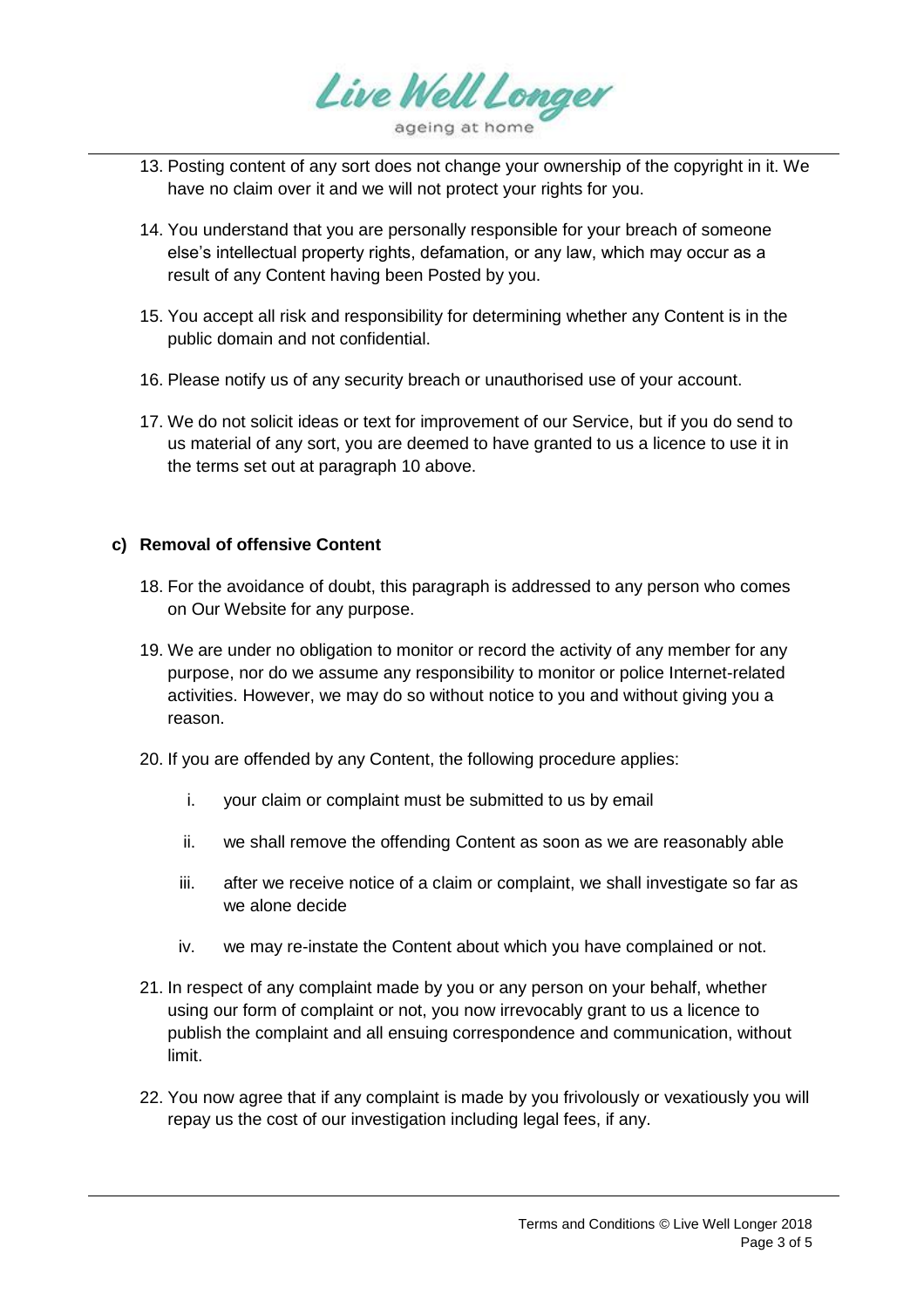

#### **d) Storage of data**

- 23. We assume no responsibility for the deletion or failure to store or deliver email or other messages.
- 24. We may, from time to time, set a limit on the number of messages you may send, store, or receive through the Service. We may delete messages in excess of that limit. We shall give you notice of any change to your limit, except in an emergency.
- 25. You accept that we cannot be liable to you for any such deletion or failure to deliver to you.

### **Security of Website**

26. If you violate Our Website we shall take legal action against you.

- 27. You now agree that you will not, and will not allow any other person to:
	- i. modify, copy, or cause damage or unintended effect to any portion of Our Website, or any software used within it
	- ii. link to Our Website in any way that would cause the appearance or presentation of the site to be different from what would be seen by a user who accessed the site by typing the URL into a standard browser
	- iii. download any part of Our Website, except for personal use
	- iv. collect or use any information obtained from or about Our Website or the Content except as intended by this agreement
	- v. aggregate, copy or duplicate in any manner any of the Content or information available from Our Website, other than as permitted by this agreement or as is reasonably necessary for your use of the Services
	- vi. for any purpose use our name, any proprietary information (including images, text, page layout, or form) of ours in any way and in particular to entice search robots to some other website
- vii. share with a third party any login credentials to Our Website
- viii. despite the above terms, we now grant a licence to you to:
	- create a hyperlink to Our Website for the purpose of promoting an interest common to both of us. You can do this without specific permission. This licence is conditional upon you not portraying us or any product or service in a false, misleading, derogatory, or otherwise offensive manner. You may not use any